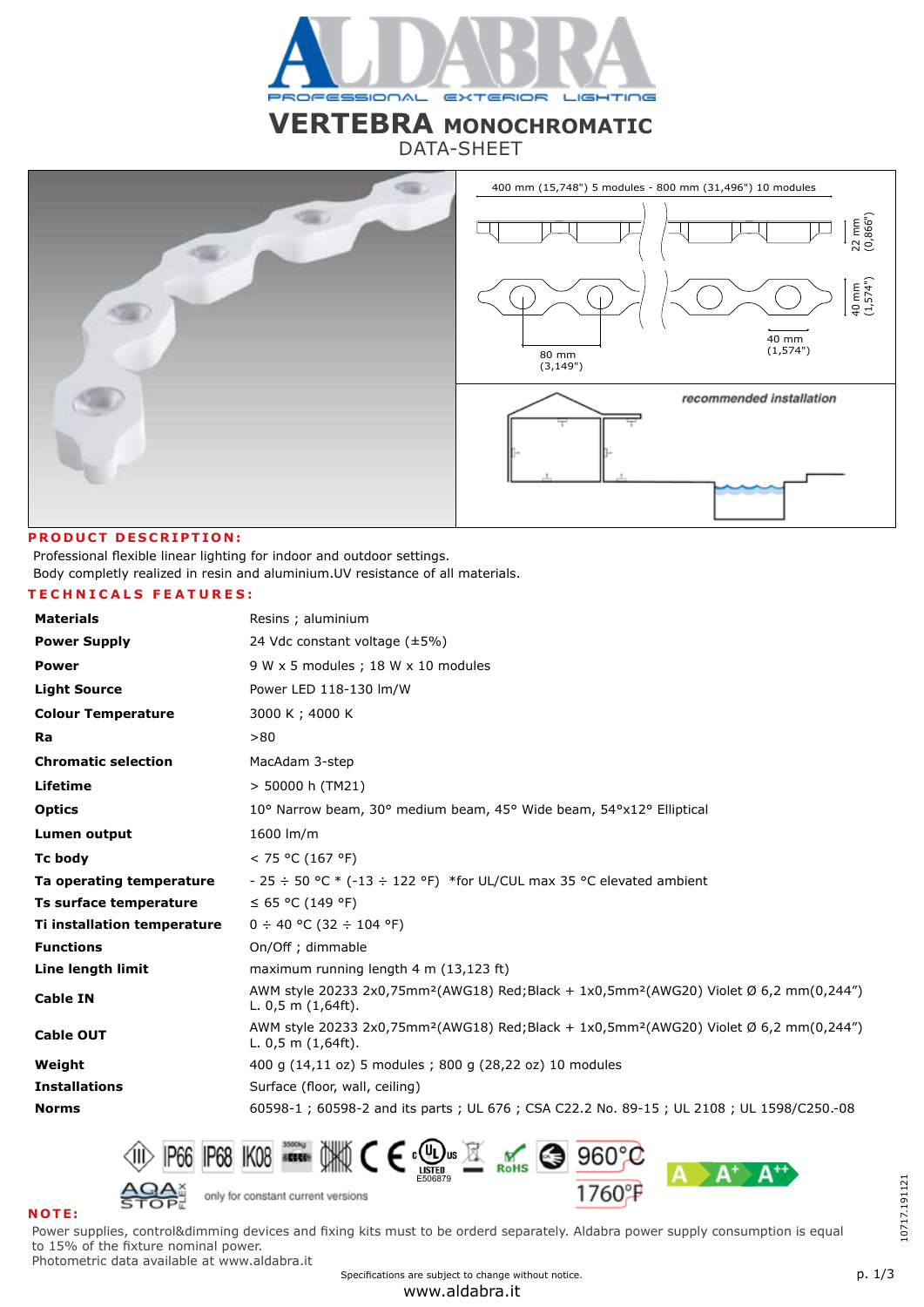

# **VERTEBRA MONOCHROMATIC**

DATA-SHEET

## **GENERAL FEATURES:**

|                | power W | length mm (in) | pitch mm (in) |
|----------------|---------|----------------|---------------|
| VER.O1.XXXXX.X |         | 400 (15,748")  | 80 (3,149")   |
| VER.02.XXXXX.X | 18      | 800 (31,496")  | 80 (3,149")   |

## **OPTICAL FEATURES:**

| VER.XX. <b>M</b> XXXX.X | Narrow beam 10°              |
|-------------------------|------------------------------|
| VER.XX. <b>F</b> XXXX.X | Medium beam 30°              |
| VER.XX. <b>W</b> XXXX.X | Wide beam 45°                |
| VER.XX. <b>E</b> XXXX.X | Elliptical $54^{\circ}$ x12° |

#### **LED FEATURES:**

| <b>LED FEATURES:</b>                               | Power LED            | $Im*$<br><b>VER.01</b> | $Im*$<br><b>VER.02</b> | Ra  | Chromatic selection |
|----------------------------------------------------|----------------------|------------------------|------------------------|-----|---------------------|
| VER.XX.X <b>30</b> XX.X                            | 3000 K warm white    | 619                    | 1238                   | >80 | MacAdam 3-step      |
| VER.XX.X <b>40</b> XX.X                            | 4000 K neutral white | 619                    | 1238                   | >80 | MacAdam 3-step      |
| لاعقامهما يسمعون ممارك ويستعملون المعتمرين الملاطئ |                      |                        |                        |     |                     |

\*delivered luminous flux (narrow beam)

## **FINISHES FEATURES:**

```
VER.XX.XXXW1.X Matt white
```






#### **GENERAL INFORMATIONS:**

Kindly note that athmospheric agents ( such as lightnings, etc ) , electrostatics charges or disturbances on the installation not caused by Aldabra lighting fixtures and Led drivers indicated by Aldabra itself, may cause damages on the fixtures. It is necessary that the electrical installation where the LED lighting fittings and their power supply units and control gears are installed must be equipped with proper devices for the protection and suppression of transient phenomena (SPD, isolation transformer, etc...). Such devices must to be coordinated with the other protections of the installation; on this theme, it's necessary to refer to the electrical installations norms which are in force in each country.

10717.191121 10717.191121